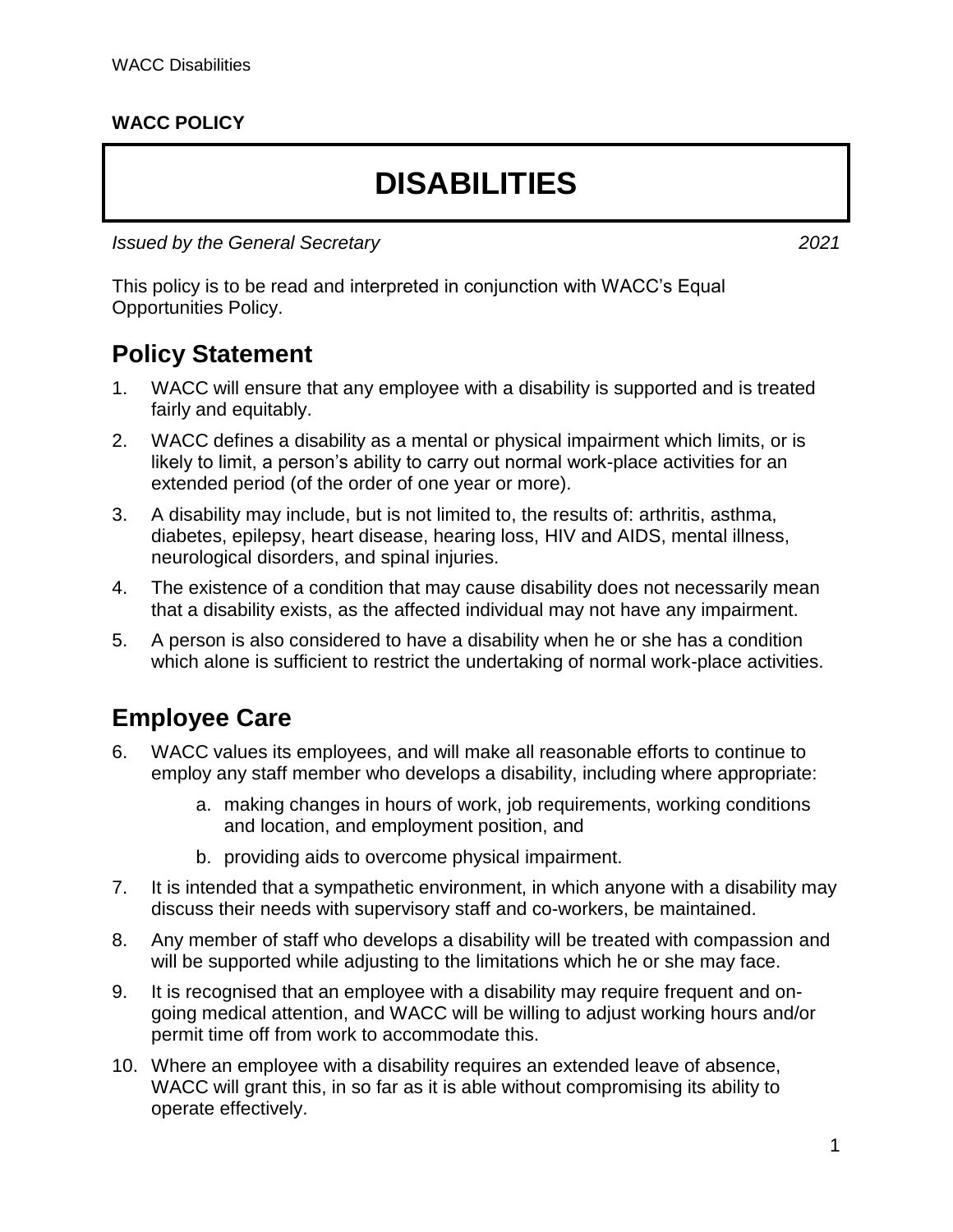- 11. Where an employee resumes work following an extended absence due to a disability, WACC will be flexible in facilitating the person's return.
- 12. WACC regrets that it will be unable to continue the employment of any person where to do so would expose that person, or other people, to an unacceptable level of risk, or where that person is unable to perform essential job functions after all reasonable accommodations have been made.

### **HIV and AIDS**

- 13. Individuals with HIV and AIDS are protected from discrimination by WACC's Equal Opportunities Policy, and are considered to have a disability if their condition negatively impacts their employment.
- 14. WACC recognises that the presence in the workplace of a person with HIV and AIDS does not pose a health risk.
- 15. WACC actively campaigns for the elimination of stigma associated with HIV and AIDS and will not tolerate the stigmatisation of any person on the grounds that they have or may have HIV and AIDS.
- 16. WACC affirms that it will not limit a person's opportunities for employment or advancement solely on the basis of the person having HIV and AIDS, and will apply 'fitness for the work' as the sole health criterion when selecting candidates.
- 17. No employee, or potential employee, will be required to undergo an HIV and AIDS test in connection with his or her employment, or be required to provide WACC with information regarding his or her HIV and AIDS status.

## **Confidentiality**

- 18. No employee is required to advise WACC of the existence of a disability, unless it makes them a risk to themselves or others while at work.
- 19. When WACC is unaware of the existence of a disability, it will be unable to ensure compliance with the provisions of this policy.
- 20. When an employee advises WACC of the existence or nature of a disability, he or she may request that this information be kept confidential, and in such cases the information will be shared only to those members of staff who need to know in order to comply with this policy and/or to protect the health and safety of that employee or others.

#### **General**

- 21. Responsibility for ensuring the effectiveness of the Disabilities Policy lies with the General Secretary.
- 22. WACC will take disciplinary action against any member of staff who is found to infringe its Disabilities Policy, which may result in dismissal.